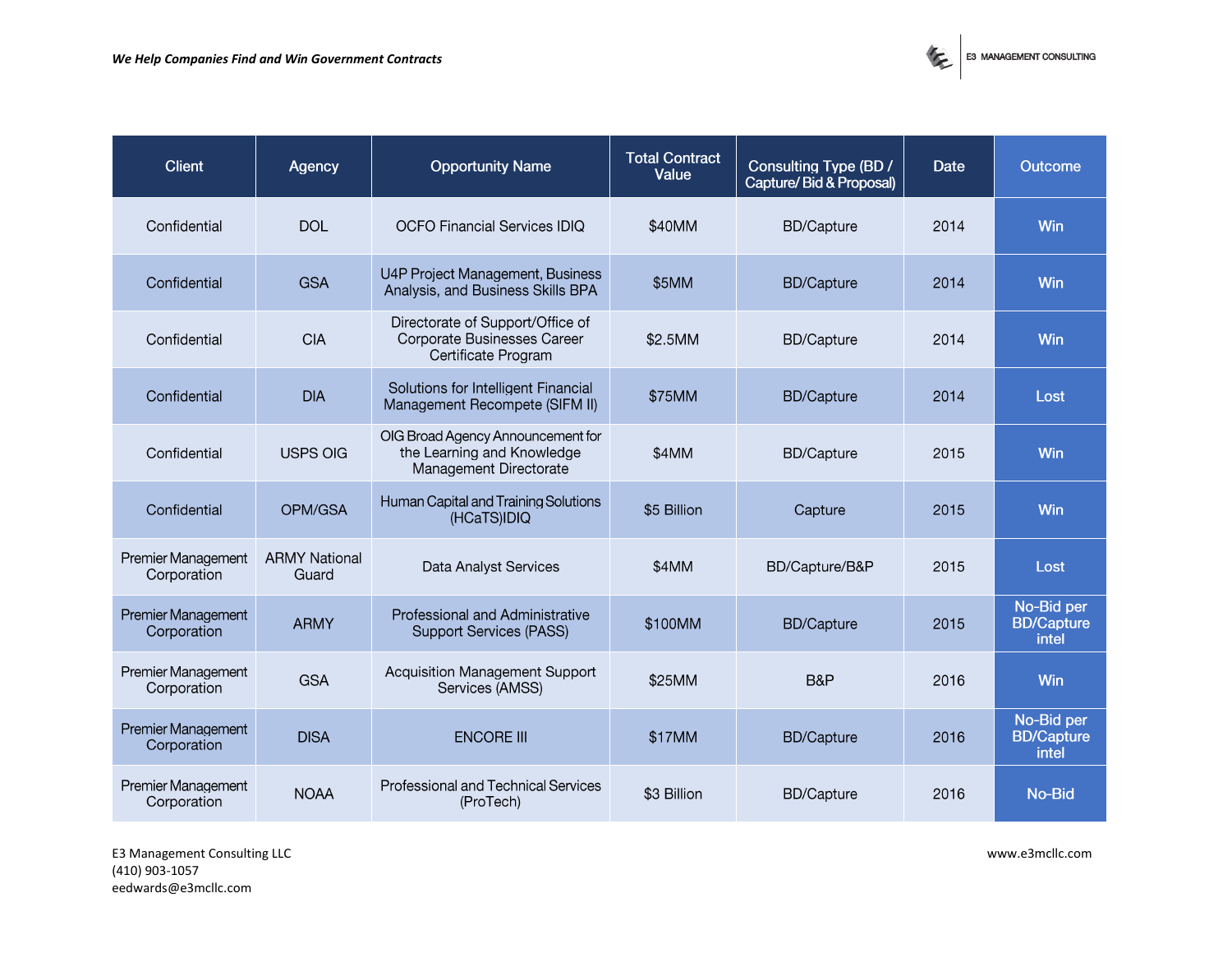

| Confidential Joint<br>Venture     | <b>DOI</b>      | Acquisition Directorate (AQD) Support<br><b>Services</b>          | \$50MM          | B&P               | 2016 | <b>BAFO, Lost</b>                        |
|-----------------------------------|-----------------|-------------------------------------------------------------------|-----------------|-------------------|------|------------------------------------------|
| Premier Management<br>Corporation | <b>NGA</b>      | <b>EMERALD</b>                                                    | \$849MM         | <b>BD/Capture</b> | 2016 | No-Bid per<br><b>BD/Capture</b><br>intel |
| Applied Development               | <b>VA</b>       | <b>Recovery Audit Services</b>                                    | \$25MM          | B&P               | 2016 | Lost                                     |
| <b>TFC Consulting</b>             | <b>GSA</b>      | OASIS Small Business On-Ramp                                      | $$10$ Billion + | B&P               | 2016 | Win                                      |
| <b>I&amp;I Software</b>           | <b>HHS</b>      | Metadata Repository Tool for CDC                                  | \$.5MM          | B&P               | 2017 | <b>Customer</b><br>Canceled              |
| <b>Applied Development</b>        | <b>USAF</b>     | Strategic Planning and Partnering<br>Support                      | \$4MM           | B&P               | 2017 | No-Bid                                   |
| Joint Venture                     | <b>DOT</b>      | FMCSA Strategic Planning and<br>Program Verification & Validation | \$4MM           | B&P               | 2017 | Lost                                     |
| <b>Applied Development</b>        | <b>FS</b>       | ER and Anti-Harassment Support                                    | \$4MM           | B&P               | 2017 | Lost                                     |
| Joint Venture                     | <b>State</b>    | Global Financial Services (GFS)<br>Charleston                     | \$300MM         | B&P               | 2017 | <b>No-Bid</b>                            |
| Omni Global<br>Solutions          | <b>ARMY</b>     | Leadership Training                                               | \$.5MM          | B&P               | 2018 | Win                                      |
| Omni Global<br>Solutions          | <b>DLA</b>      | <b>Professional Services</b>                                      | \$.25MM         | B&P               | 2018 | Win                                      |
| GrantCare                         | City of Houston | Disaster Recovery                                                 | \$4MM           | B&P               | 2018 | Win                                      |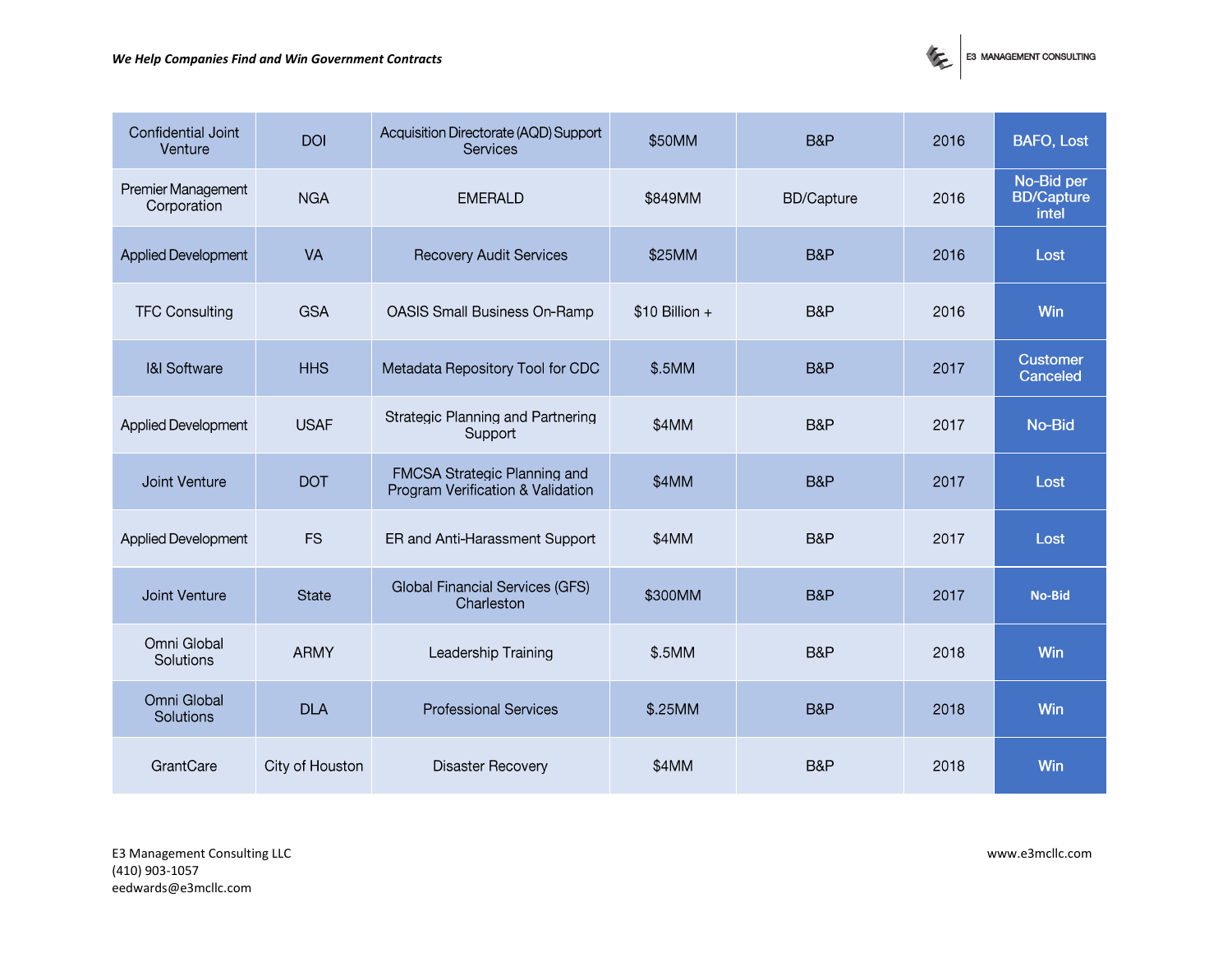

| <b>I&amp;I Software</b>                    | <b>AAFES</b> | <b>Professional Services</b>                       | \$10MM        | B&P               | 2018 | Win    |
|--------------------------------------------|--------------|----------------------------------------------------|---------------|-------------------|------|--------|
| Confidential                               | <b>NOAA</b>  | Confidential                                       | \$400MM       | BD/Capture/B&P    | 2019 | Lost   |
| Confidential                               | <b>DOC</b>   | Confidential                                       | \$300MM       | <b>BD/Capture</b> | 2019 | Win    |
| Confidential                               | Confidential | Confidential                                       | \$100MM       | <b>BD/Capture</b> | 2019 | Win    |
| Confidential                               | Confidential | Confidential                                       | \$300MM       | <b>BD/Capture</b> | 2019 | Win    |
| Confidential                               | <b>HHS</b>   | Confidential                                       | \$3 Billion   | BD/Capture/B&P    | 2019 | Win    |
| <b>Advanced Decision</b><br>Vectors        | <b>NIH</b>   | <b>BPSSII Task Order Response</b>                  | \$24MM        | B&P               | 2019 | Win    |
| <b>Advanced Decision</b><br><b>Vectors</b> | Confidential | Task Order Response                                | \$50MM        | B&P               | 2019 | Win    |
| <b>HumRRO</b>                              | <b>GSA</b>   | OASIS UNR On-Ramp                                  | \$10 Billion+ | BD/Capture/B&P    | 2019 | No-Bid |
| Confidential                               | <b>FDA</b>   | Confidential                                       | \$4MM         | BD/Capture/B&P    | 2019 | Win    |
| AdaptiveX                                  | State of MA  | State of Massachusetts Professional<br>Development | \$1.25MM      | B&P               | 2019 | Win    |
| Confidential                               | <b>HHS</b>   | Confidential                                       | \$10MM        | <b>BD/Capture</b> | 2020 | Win    |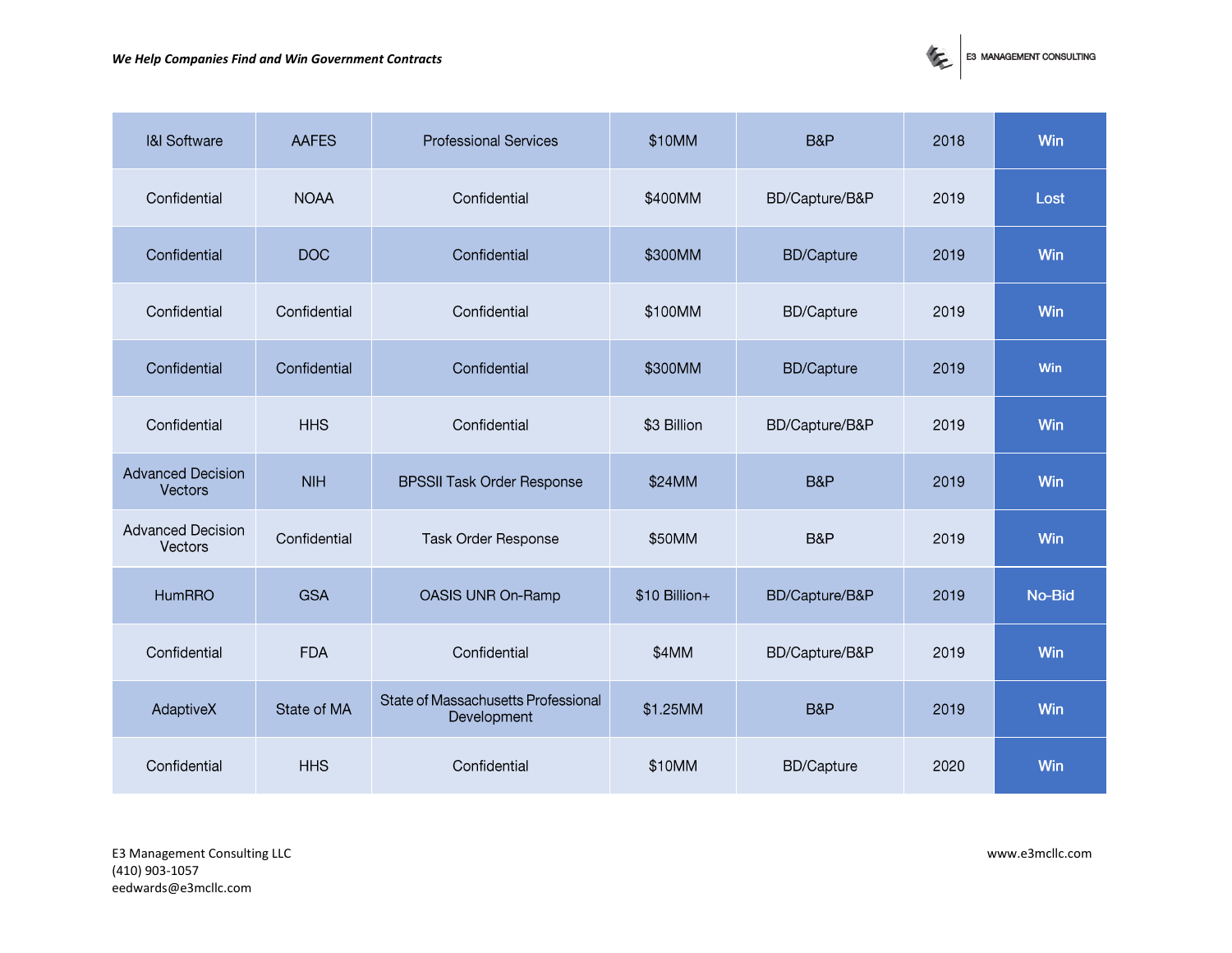

| Confidential         | DoD/DISA                   | Confidential                                    | \$3 Billion   | BD/Capture/B&P | 2020 | <b>BAFO</b> |
|----------------------|----------------------------|-------------------------------------------------|---------------|----------------|------|-------------|
| Confidential         | <b>FBI</b>                 | Confidential                                    | \$1.5 Billion | BD/Capture/B&P | 2020 | Win         |
| Confidential         | <b>DOL</b>                 | Confidential                                    | \$230MM       | BD/Capture/B&P | 2020 | Win         |
| Confidential         | VA                         | Confidential                                    | \$500MM       | BD/Capture/B&P | 2020 | Lost        |
| Confidential         | <b>DoE</b>                 | Confidential                                    | \$100MM       | B&P            | 2020 | Win         |
| Confidential         | <b>OMB MTIPS</b>           | Confidential                                    | \$75MM        | B&P            | 2020 | Win         |
| Confidential         | <b>FHFA OIG</b>            | Confidential                                    | \$100MM       | B&P            | 2020 | Pending     |
| Confidential         | Commission of<br>Fine Arts | Confidential                                    | \$100MM       | B&P            | 2020 | Win         |
| Confidential         | <b>DREN</b>                | Confidential                                    | \$500MM       | BD/Capture/B&P | 2020 | Win         |
| <b>INA Solutions</b> | <b>DOI</b>                 | PowerBI                                         | \$.5MM        | B&P            | 2020 | Win         |
| Confidential         | <b>DOJ</b>                 | <b>OJP Peer Review Services BPA</b>             | \$40MM        | B&P            | 2020 | Lost        |
| Confidential         | <b>DoEd</b>                | Grant Management Support Services<br><b>BPA</b> | \$50MM        | B&P            | 2020 | Lost        |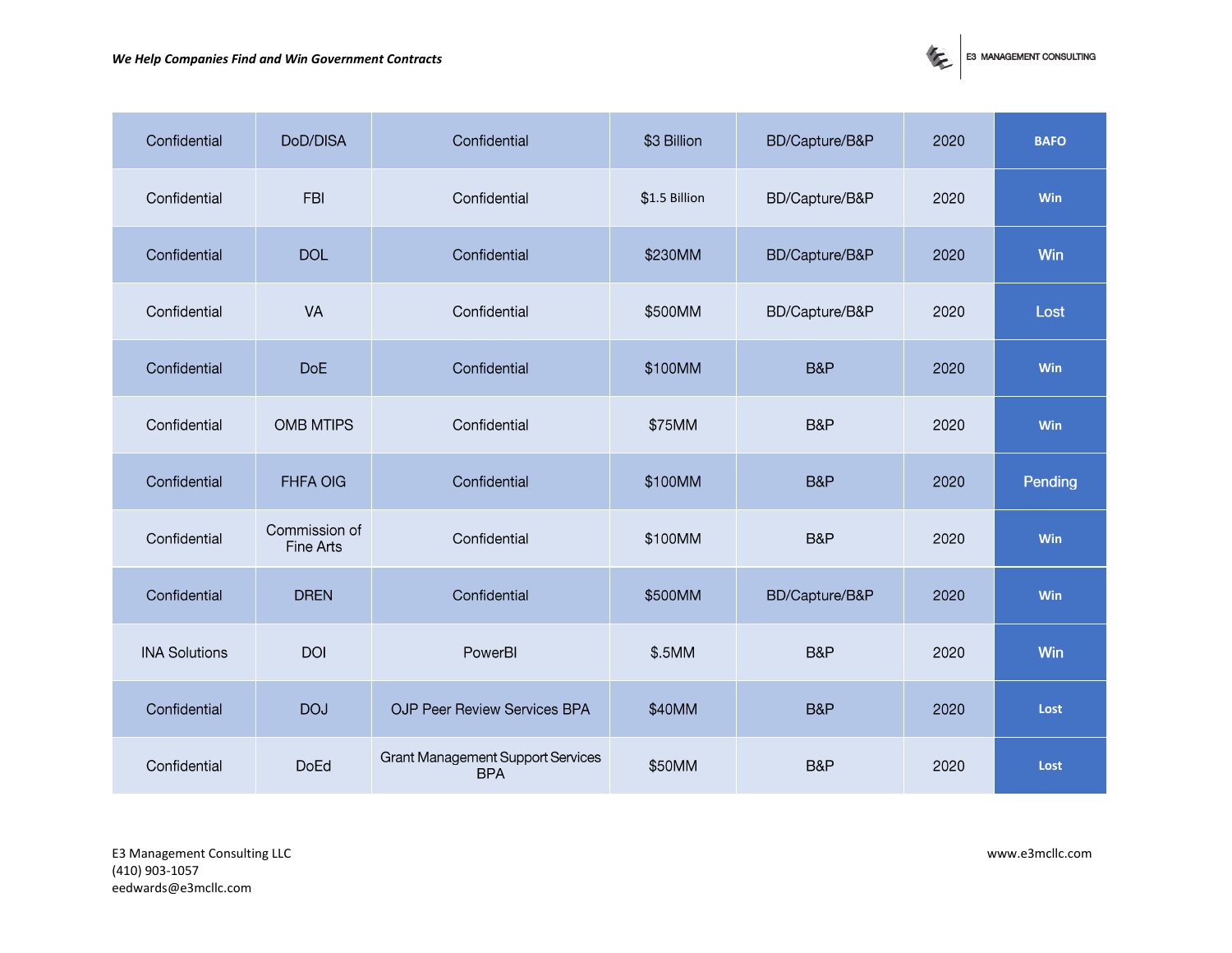

| Confidential | <b>DHS</b>           | <b>OASIS Task Order Response</b>                           | Confidential | B&P               | 2020 | Lost                               |
|--------------|----------------------|------------------------------------------------------------|--------------|-------------------|------|------------------------------------|
| Confidential | <b>ONR</b>           | SeaPort NextG Task Order Response                          | Confidential | B&P               | 2020 | Lost                               |
| Confidential | <b>DoD</b>           | <b>Confidential 5G RPPs</b>                                | \$400MM      | <b>BD/Capture</b> | 2020 | Lost                               |
| Confidential | <b>USDA</b>          | Confidential                                               | \$125MM      | <b>BD/Capture</b> | 2020 | Win                                |
| Confidential | <b>DoD</b>           | Confidential                                               | \$24MM       | <b>BD/Capture</b> | 2020 | <b>No-Bid</b>                      |
| Confidential | <b>DoD</b>           | Confidential                                               | \$200MM      | <b>BD/Capture</b> | 2020 | <b>Win</b>                         |
| Confidential | <b>DoD</b>           | Confidential                                               | \$100MM      | <b>BD/Capture</b> | 2020 | <b>Win</b>                         |
| Confidential | <b>USAF</b>          | Confidential                                               | \$11M        | <b>BD/Capture</b> | 2020 | Lost                               |
| Confidential | <b>USARC</b>         | Confidential                                               | \$400MM      | <b>BD/Capture</b> | 2020 | Win                                |
| Confidential | State of<br>Maryland | Maryland Judiciary Computer<br>Deployment and Installation | \$4MM        | B&P               | 2020 | <b>Customer</b><br><b>Canceled</b> |
| Confidential | <b>OPM</b>           | HCaTS 8(a)                                                 | \$1Billion   | Capture/B&P       | 2020 | Win                                |
| Confidential | <b>DoD</b>           | IT Portfolio Management                                    | \$2MM        | Capture/B&P       | 2021 | Win                                |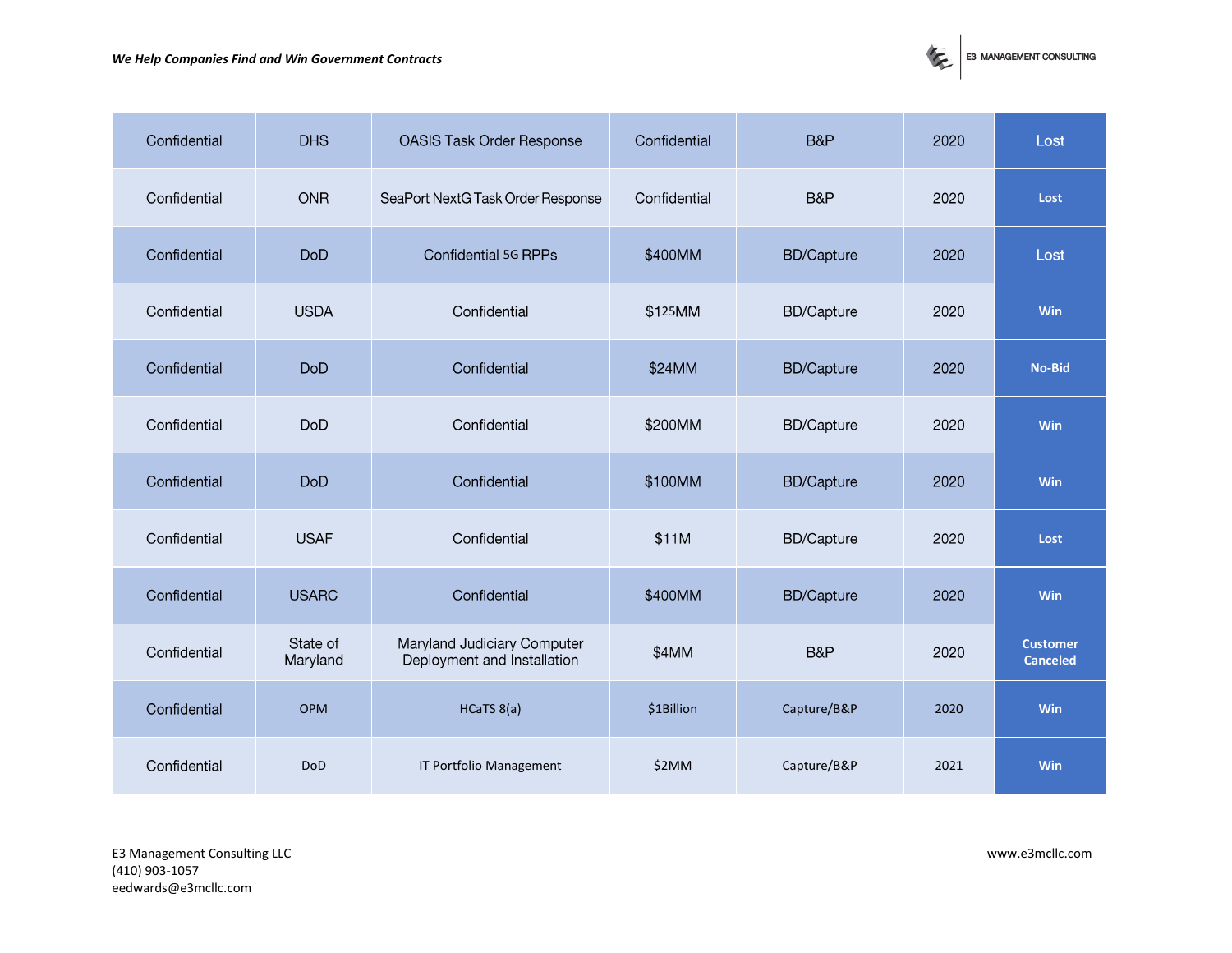## *We Help Companies Find and Win Government Contracts*



| Confidential | State of<br>Massachusetts | Leadership Development Training              | \$1MM         | <b>B&amp;P</b>    | 2021 | Win        |
|--------------|---------------------------|----------------------------------------------|---------------|-------------------|------|------------|
| Confidential | <b>DoD</b>                | Confidential                                 | \$500MM       | <b>BD/Capture</b> | 2021 | <b>Win</b> |
| Confidential | State of<br>Maryland      | Old Mill High School General<br>Construction | \$150MM       | BD/Capture/B&P    | 2021 | No-Bid     |
| Confidential | <b>NITAAC</b>             | CIO-SP4                                      | \$20 Billion+ | BD/Capture/B&P    | 2021 | Pending    |
| Confidential | <b>DOT</b>                | FHWA Web-Based Training                      | \$4MM         | <b>B&amp;P</b>    | 2021 | Lost       |
| Confidential | DHS/TSA                   | Confidential                                 | \$230MM       | <b>BD/Capture</b> | 2021 | Pending    |
| Confidential | <b>DOI</b>                | Confidential                                 | \$1 Billion+  | <b>BD/Capture</b> | 2021 | No-Bid     |
| Confidential | EPA                       | Confidential                                 | \$110MM       | B&P               | 2021 | Lost       |
| Confidential | <b>DHS</b>                | <b>CISA ITSCSS</b>                           | \$55MM        | <b>B&amp;P</b>    | 2021 | Lost       |
| Confidential | <b>DHS</b>                | <b>CISOD</b>                                 | \$100MM       | Capture/B&P       | 2021 | Lost       |
| Confidential | <b>DITCO</b>              | <b>Voice Services</b>                        | \$90MM        | <b>B&amp;P</b>    | 2021 | No-Bid     |
| Confidential | <b>DHS</b>                | <b>FEMA Training Revisions</b>               | \$10MM        | <b>B&amp;P</b>    | 2021 | Lost       |

E3 Management Consulting LLC www.e3mcllc.com (410) 903-1057 eedwards@e3mcllc.com